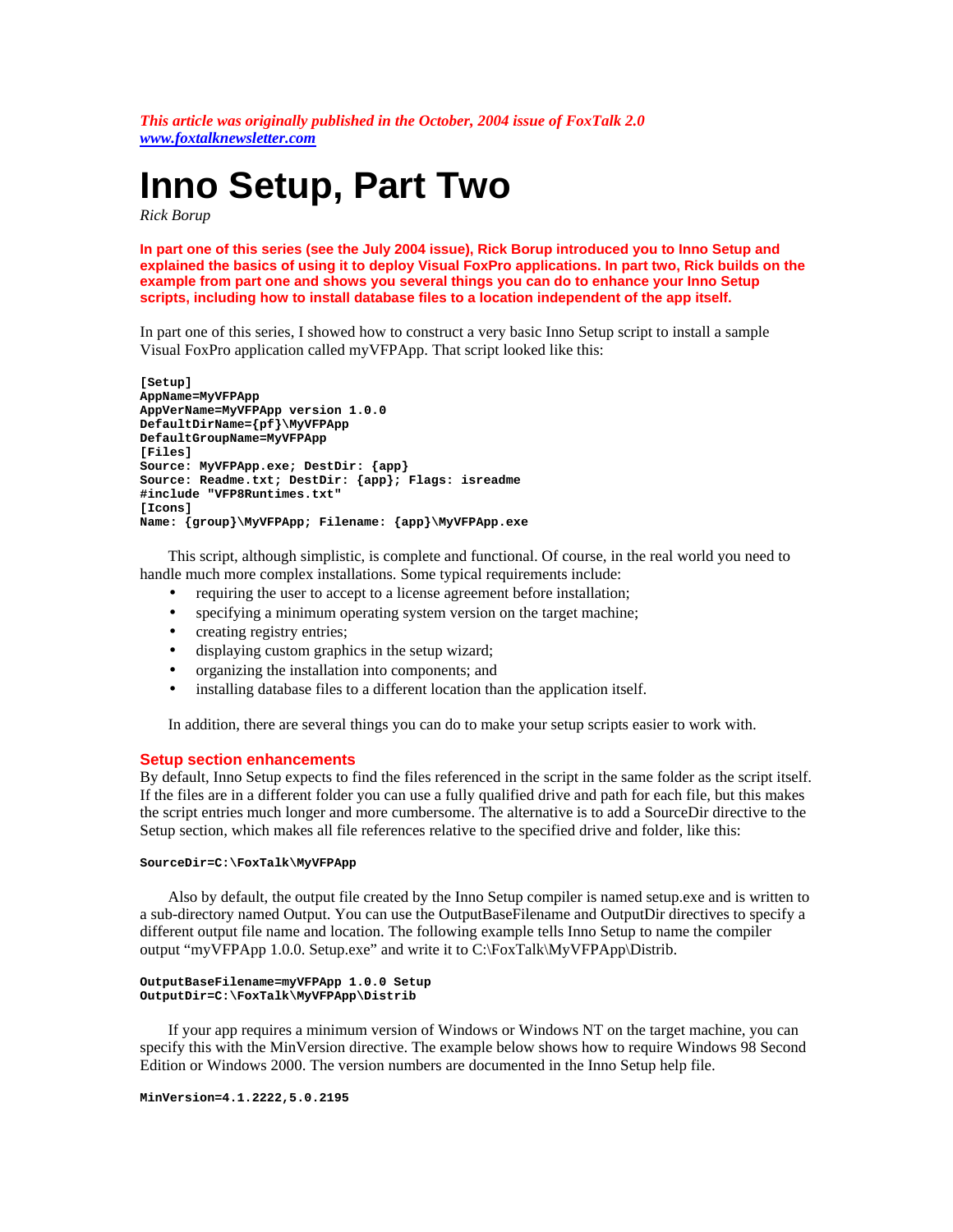To display a license agreement and require the user to accept it before installing your application, simply add a LicenseFile directive to the Setup section of the script. The license file can be either a plain text file (.txt) or a rich text file (.rtf).

## **LicenseFile=license.rtf**

#### **Update considerations**

When you install an update, Inno Setup looks to see if a previous version is already installed. A previous version of the same application is identified by its AppID, which is an internal value you can set with the AppID directive. If the AppID directive is omitted, Inno Setup uses the AppName, but unlike the AppName the AppID is never displayed during setup and can therefore be any value you want it to be.

Whether used implicitly or explicitly, a common AppID value is what ties all versions of a given application together. One important reason to use a common AppID across all versions of the same application is so the uninstall information for an update is appended to the uninstall information from the previous installation. Without a common AppID each version would have its own entry in the Windows Add/Remove Programs list. In this example, the AppID is the same as the AppName.

#### **AppID=MyVFPApp**

When you install an update, Inno Setup defaults to the directory where the previous version is installed even if a different directory is specified in DefaultDirName. This behavior is controlled by the UsePreviousAppDir directive, whose default value is yes. Along the same lines, when you install an update it can be assumed the destination directory already exists and no warning to the user is necessary. When you install a new application, however, Inno Setup warns if the destination directory already exists. This behavior is controlled by the DirExistsWarning directive, whose default value is auto.

If you want to use the default values for these two directives you don't need to include them in your script. However, I like to include them anyway just as a reminder that they affect the setup.

**UsePreviousAppDir=yes DirExistsWarning=auto**

#### **Customizing appearance**

You can customize the appearance of the setup wizard dialogs during installation by using custom bitmap files. There are a number of different Inno Setup bitmap files available for download, or you can create your own. Both a large and a small image are required; the maximum sizes are 164x314 for the larger one and 55x55 for the smaller one. Add custom wizard image files to your script like this:

```
WizardImageFile=compiler:images\WizModernImage13.bmp
WizardSmallImageFile=compiler:images\WizModernSmallImage13.bmp
```
The optional prefix 'compiler:' tells Inno Setup the location of the image files is relative to the location of the compiler itself. The advantage of doing this is it makes these two directives independent of the location of the script file itself or the location of files specified in the SourceDir directive, thus making these entries usable verbatim in any setup script you create.

## **Creating registry entries**

Registry entries can be created on the target machine by including a Registry section in the setup script. A typical use for registry entries might be to store the location where the application is installed, as illustrated in the following script.

**[Registry] Root: HKCU; Subkey: Software\ITA; Components: workstation; Flags: uninsdeletekeyifempty Root: HKCU; Subkey: Software\ITA\myVFPApp; Components: workstation; Flags: uninsdeletekey** Root: HKCU; Subkey: Software\ITA\myVFPApp\Settings; ValueType: string; ValueName: AppDir; **ValueData: {code:GetAppDir}; Components: workstation Root: HKCU; Subkey: Software\ITA\myVFPApp\Settings; ValueType: string; ValueName: DataDir; ValueData: {code:GetDataDir}; Components: database**

The references to 'code:' and 'Components:' are explained later in this article.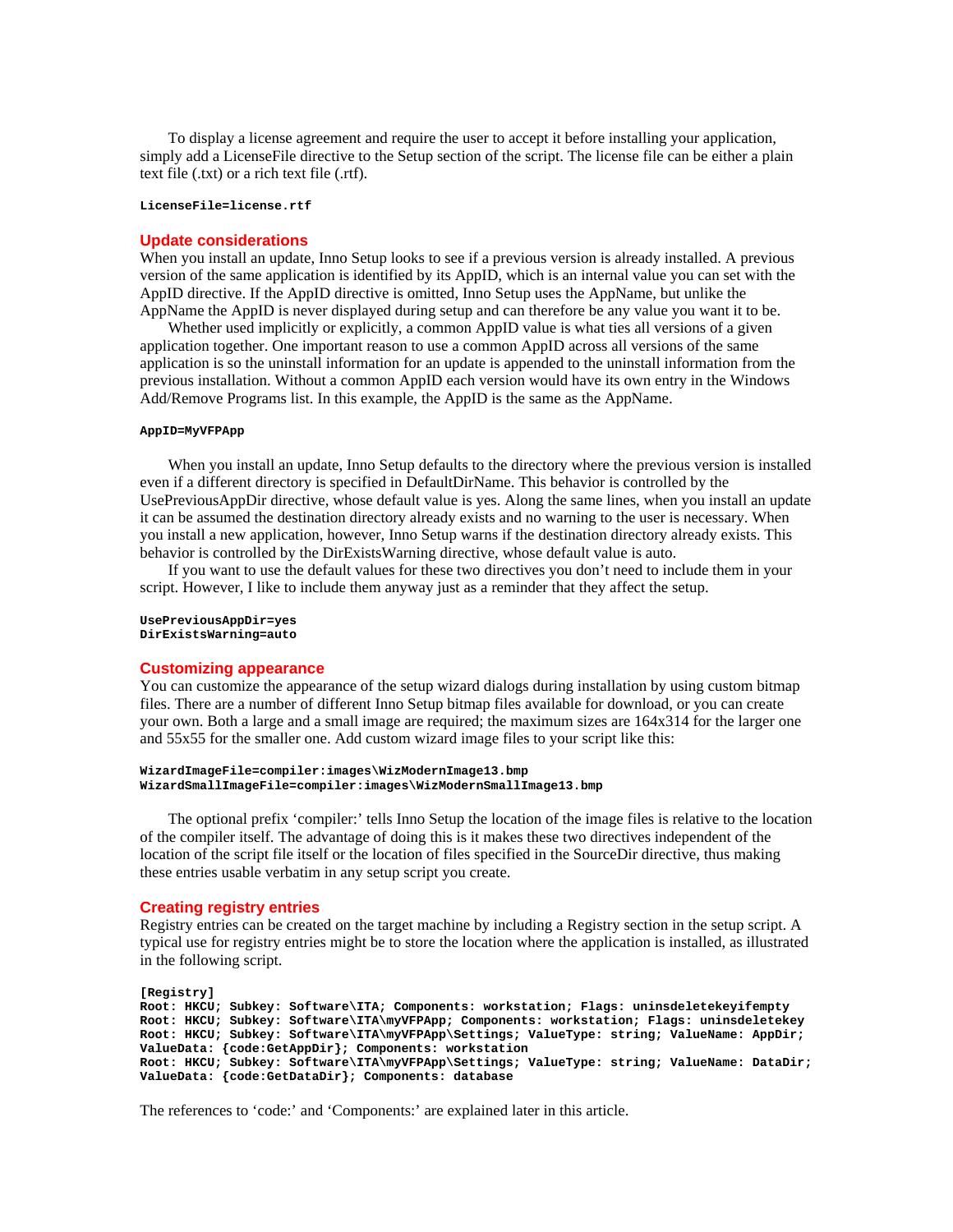## **Types and components**

Inno Setup enables you to organize your installation into components, each of which can be associated with one or more different setup types. The default setup types are full, compact, and custom, but you can create your own. Files and other resources such as registry keys can be marked as belonging to one or more components. When the user selects a setup type at installation time, Inno Setup installs the files and other resources belonging to the components associated with that setup type. Files not marked as belonging to any component are always installed unless other conditions take precedence.

Most Visual FoxPro applications are data-centric, so one natural way to organize the setup is to define a workstation component for the files that make up the application itself and a separate database component for the database files. The Types and Components sections to accomplish this are as follows:

```
[Types]
Name: full; Description: Full installation
Name: workstation; Description: Workstation installation
Name: database; Description: Database installation
Name: custom; Description: Custom installation; Flags: iscustom
[Components]
Name: workstation; Description: Workstation files; Types: full workstation
Name: database; Description: database files; Types: full database
```
Looking at the Components section entries, you can see the workstation component is associated with the full and workstation setup types, while the database component is associated with the full and database setup types.

At setup time, the user can choose any of the four setup types. The setup wizard dialog displays a list of the components associated with the selected setup type. The list includes a check box next to each component so the user can see which components are installed with that type. If the user makes any changes to the selected components, the custom setup type is invoked by default.

Individual files are associated with components by adding a Components parameter to the Files section entries, followed by the name of one or more components, as illustrated below.

```
Source: MyVFPApp.exe; DestDir: {app}; Components: workstation
Source: Readme.txt; DestDir: {app}; Components: workstation; Flags: isreadme
```
#### **Making data independent of the app**

In a multi-user runtime environment, a common deployment scenario is to install the application itself to one location, such as the Program Files folder on the local machine, and to install the data files to a different location, such as a file server, where they can be shared by all users. The first step is to split the application into a workstation component and a database component, as explained above. However, you still need a way to make the destination directory for the database component completely independent of the destination directory for the application itself.

In the Files section, the value of the each file's DestDir parameter determines where that file is installed. The value of the DestDir parameter is typically relative to the {app} constant, which contains the runtime value of the installation directory chosen by the user, or to another Inno Setup constant such as {pf} or {cf} for the user's Program Files or Common Files directory. If the database component is to be installed to a location that is unrelated to the location of the application itself, you cannot make the value of the database files' DestDir parameters relative to {app} or any other constant. You could use a literal value such as F:\Data\myVFPApp, but that's not a good idea because it makes the setup totally inflexible.

To make the location of the data completely independent of the location of the application without specifying a fixed drive and path, the setup wizard should prompt the user for the database destination directory at runtime. To accomplish this you need to insert a custom page in the setup sequence. Inno Setup provides a way for you to write code in your setup script for this type of customization.

### **Pascal scripting**

Custom code in Inno Setup scripts is written in Pascal scripting, which is placed in the Code section of the script file. Pascal scripting may be unfamiliar to most of us as VFP developers, but don't let that deter you. After all, code is code, right?